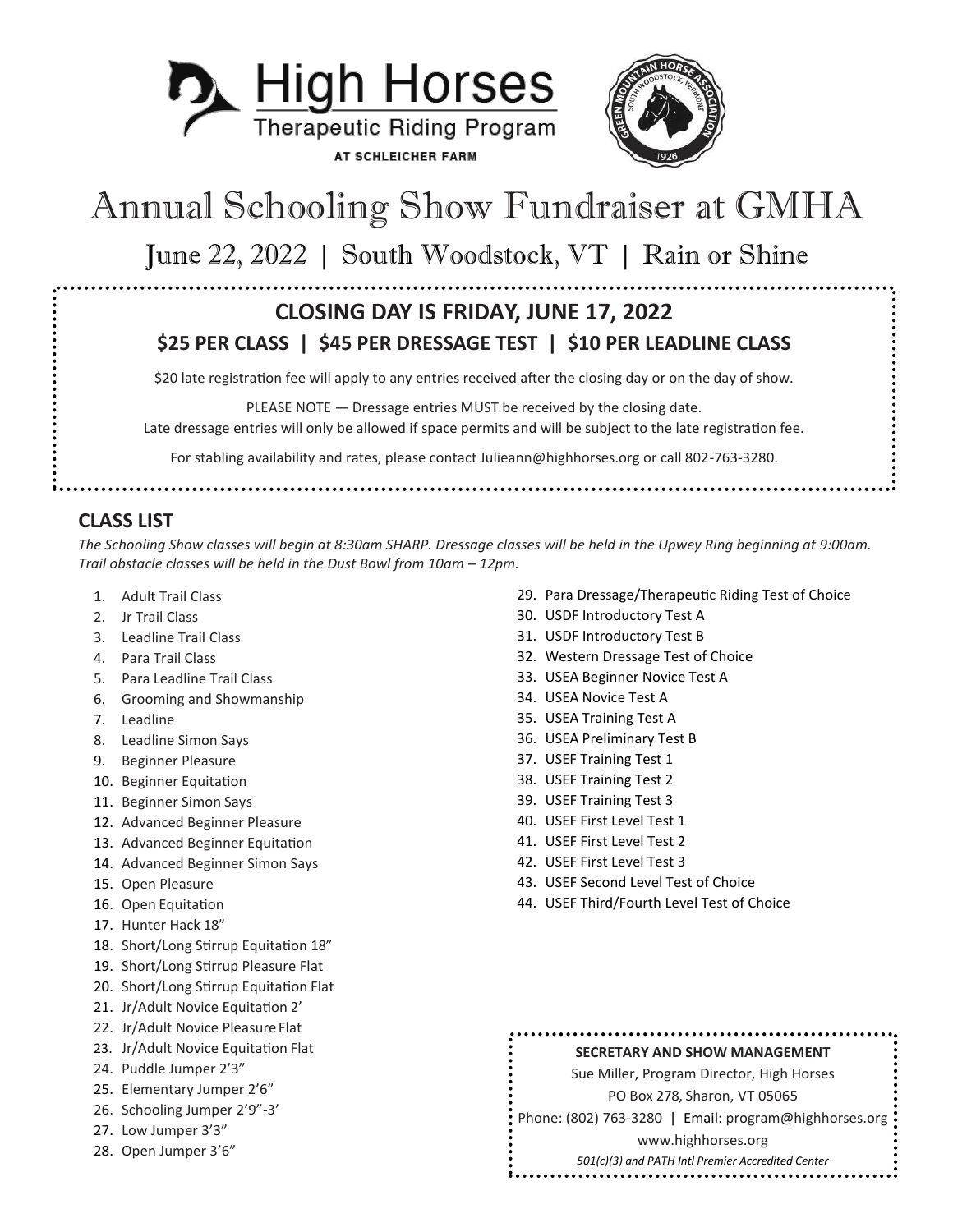



## Annual Schooling Show Fundraiser at GMHA June 22, 2022 | South Woodstock, VT | Rain or Shine

### **RULES, POLICIES, AND NOTES**

- Negative Coggins test and proof of Rabies vaccination within 12 months required for all horses. Please send proof with entry.
- All classes will award ribbons 1st-6th place.
- Formal attire and braiding are encouraged but not required. Horse and rider tack/attire should be clean and tidy with a good fit.
- Show management reserves the right to cancel, combine, or split classes as entries warrant, and change the show schedule as it deems necessary.
- Vet and farrier will be on-call, EMT on-grounds.
- Horses may only be ridden by those who have signed the appropriate entry blank.
- Rider is responsible for reading and understanding class specifications. Please contact Sue Miller at 802-763- 3280 with any questions.
- USEF rules will be used as guidelines for all areas not specifically addressed in rules or class specifications. Please see www.usef.org.
- **Refunds:** Prior to closing date, all entries refunded fully less \$30 scratch fee. There are no refunds on dressage entry fees after the closing date. For all non-dressage classes, there is no charge to add or scratch classes before the class begins. Scratches not accepted after the start of a class.
- **Stabling:** Stabling is available at GMHA. Contact Julie Ann Otis, julieann@highhorses.org, for information and to make arrangements.

#### **CLASS SPECIFICATIONS**

- **Grooming and Showmanship:** Open to all horses and ponies. To be judged on the competitor's ability to properly groom and prepare the horse to be judged, and their showmanship performance during the class. To be shown on the lead (halter and lead rope or bridle acceptable); no other tack or equipment allowed. Exhibitor will show the horse in a pattern (posted before class) and in a line-up.
- **Leadline:** Open to riders age 9 and under. To be shown at the walk, with short trot/jog. May not cross-enter into any non-leadline class.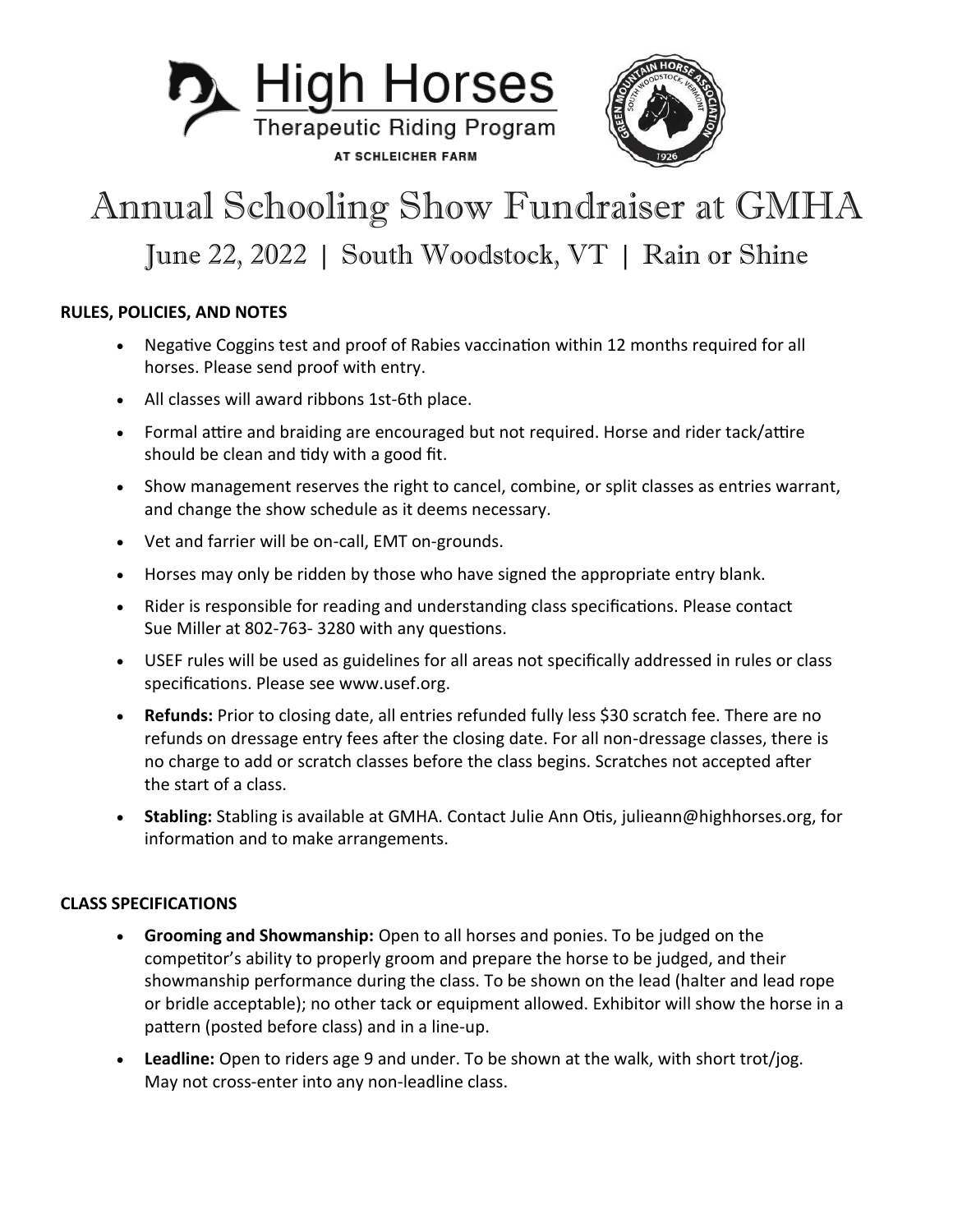

### Annual Schooling Show Fundraiser at GMHA June 22, 2022 | South Woodstock, VT | Rain or Shine

- **Equitation:** To be shown at the walk, trot/jog, or canter/lope both ways of the ring. To be judged on hands, seat, and control of mount. May be asked to back up.
- **Pleasure:** To be shown at the walk, trot/jog, or canter/lope both ways of the ring. May be asked to back up. To be judged on performance, manners, soundness, and the horse/pony's suitability to serve as a pleasure mount.
- **Open:** Open to riders of all seats. To be shown at the walk, trot/jog, canter/lope both ways of the ring.
- **Beginner:** Open to riders 12 years of age and under who have not competed in any class requiring canter. To be asked to walk and trot/jog ONLY both ways of the ring. May not cross-enter into any class requiring canter.
- **Advanced Beginner:** Open to all riders—MAY NOT CROSS ENTER—into any other equitation division, or class requiring a canter in a full group. Riders to show at the walk, trot/jog, and to canter/lope one at a time or in small groups.
- **Hunter Hack 18":** To be shown at the walk, trot, and canter both ways of the ring. Also to be shown individually over two simple fences not to exceed 18". To be judged on performance, soundness, and the suitability of the horse to be a hunter.

#### **EQUITATION DIVISIONS**

- **Short/Long Stirrup:** Open to riders 12 years of age and under (Short Stirrup) or riders 13 years of age or older (Long Stirrup) who have not competed over 2'3"- MAY BE SPLIT IF ENTRIES WARRANT. May not cross-enter into other equitation division, or any classes with fences exceeding 2'. Pleasure & Equitation to be shown at the walk, trot, and canter on the flat- no more than 8 riders to canter at one time. Course to consist of 8 cross-rails not to exceed 18". Simple changes acceptable.
- **Jr/Adult Novice:** Open to all junior and adult amateur riders not showing above 2'3" at this show. MAY BE SPLIT IF ENTRIES WARRANT. May not cross-enter into other equitation division, or any classes with fences exceeding 2'3". Pleasure & Equitation to be shown at the walk, trot, and canter on the flat- no more than 8 riders to canter at one time. Course to consist of 8 verticals not to exceed 2'. Simple changes acceptable.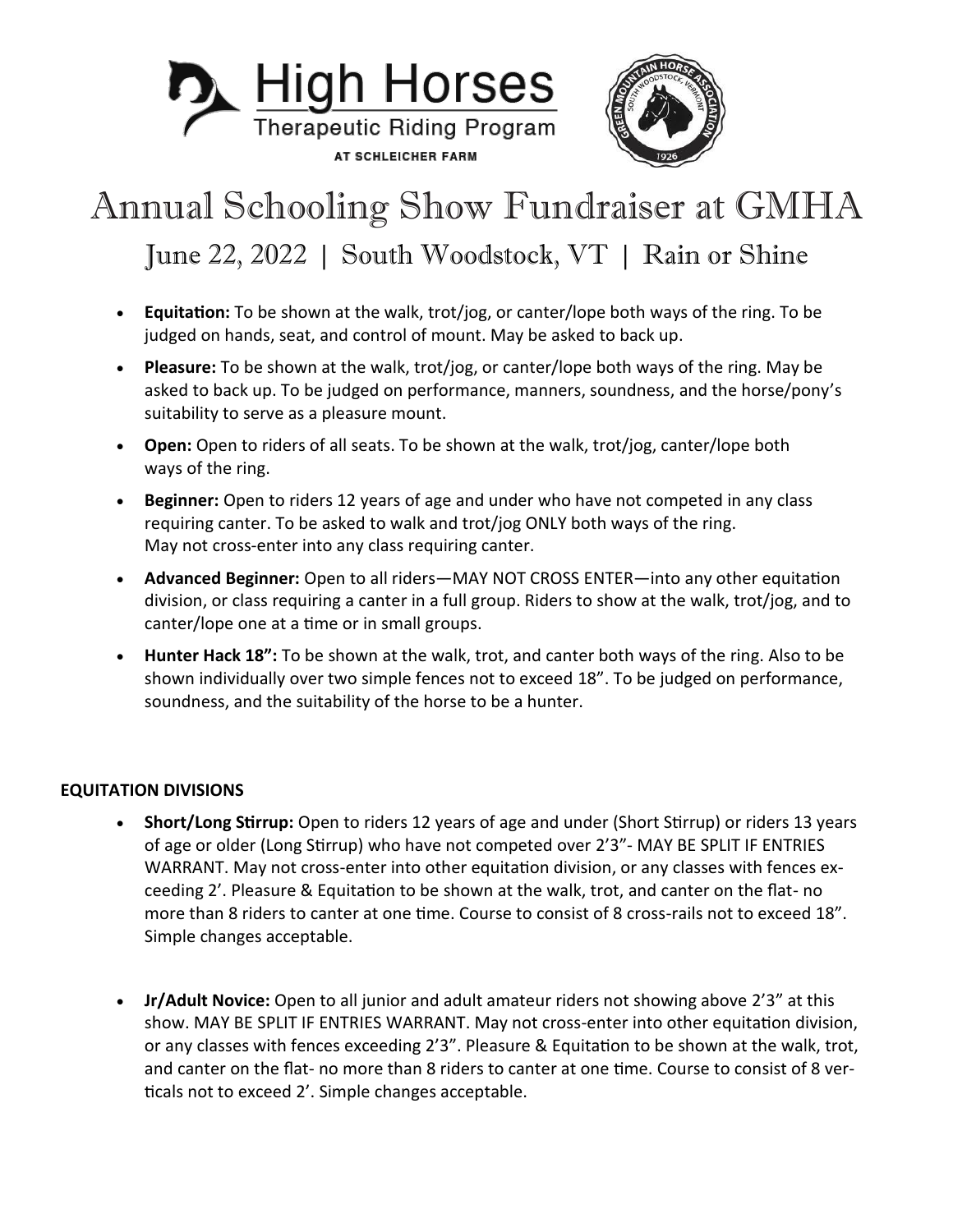



### Annual Schooling Show Fundraiser at GMHA June 22, 2022 | South Woodstock, VT | Rain or Shine

### **JUMPER CLASSES**

- **Puddle Jumper:** Open to all riders. May not cross-enter into any class where fences exceed 2'6" at the same show. Fences not to exceed 2'3".
- **Elementary Jumper:** Open to all riders. May not cross-enter into any class where fences exceed 3' at the same show. Fences not to exceed 2'6"
- **Schooling Jumper:** Open to all riders. Fences not to exceed 3'.
- **Low Jumper:** Open to all riders. Fences not to exceed 3'3".
- **Open Jumper:** Open to all riders. Fences not to exceed 3'6".

#### **FUN AND GAMES**

- **Simon Says:** Judged on the horse and rider's ability to follow the announcer's instructions. Judge calls out commands (change of gait, direction, halt, reinback, etc.), exhibitor must obey commands only IF "Simon Says". Class continues until one horse remains. Commands appropriate to the level for each class.
- **Trail Class:** To be shown individually over a course of 6-8 trail obstacles (may include mailbox, bridge, backing over rails, cones, small jump, water crossing). Map will be posted prior to class.
- **Beginner/Leadline Trail Class:** Open to beginner riders of all ages. Leadline acceptable for all or a portion of trail course. To be shown individually over a course of 6-8 trail obstacles (may include mailbox, bridge, backing over rails, cones, small jump). Map will be posted prior to class.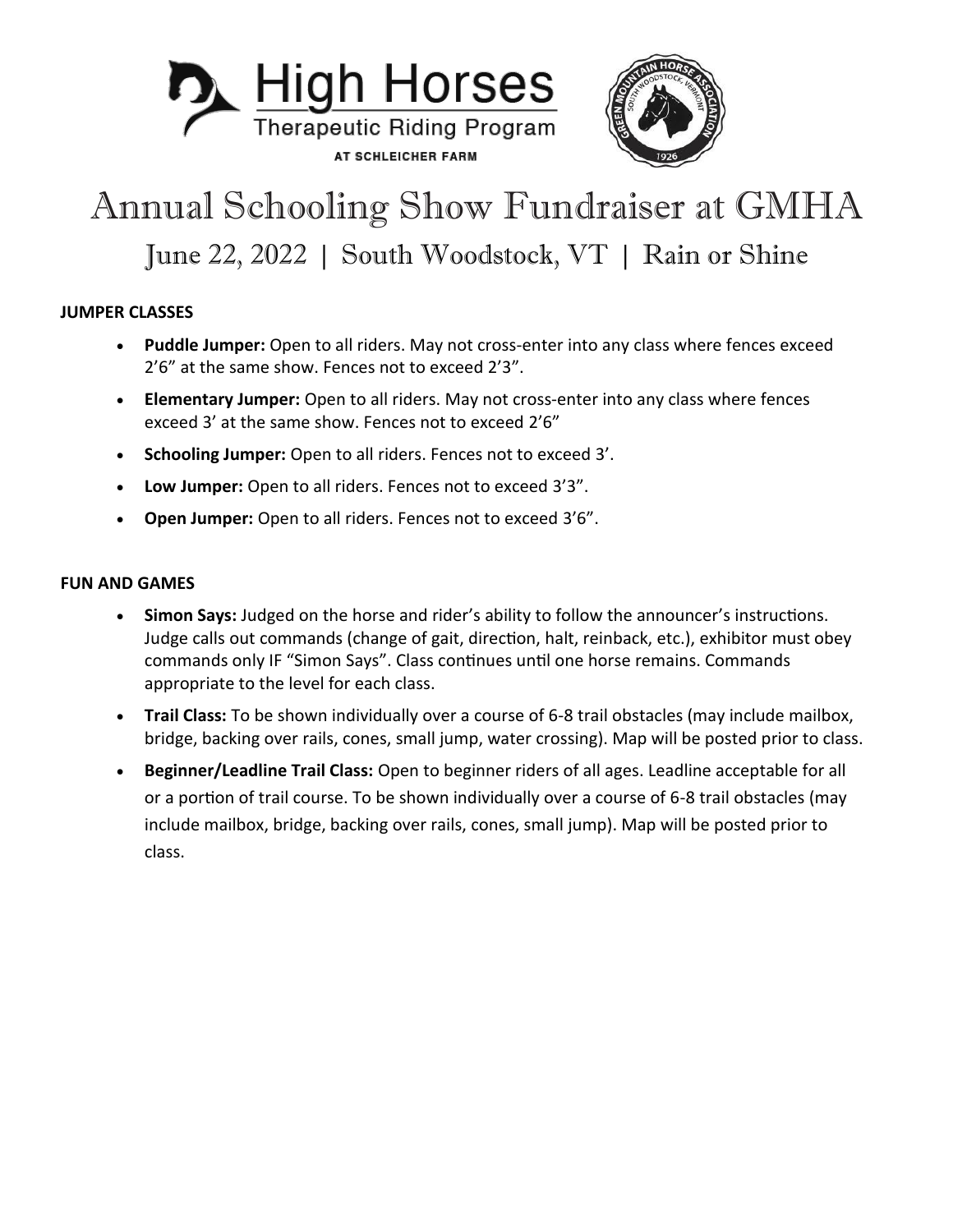

## Annual Schooling Show Fundraiser at GMHA June 22, 2022 | ENTRY FORM & WAIVER

Dressage Closing Date: **June 17** (post entries accepted if space available). No Closing Date for Other Classes **BUT** a \$20 Registration Fee will be charged after June 18th.

| <b>RIDER</b>                           | <b>CLASSES:</b>                                    |
|----------------------------------------|----------------------------------------------------|
| Name:                                  | See list for classes and write class numbers below |
| Address:                               |                                                    |
| City/State/Zip:                        |                                                    |
| Email:                                 |                                                    |
| Phone:                                 |                                                    |
| Am Pro Jr Birthday:                    |                                                    |
| <b>EMERGENCY CONTACT &amp; Phone #</b> |                                                    |
|                                        |                                                    |
|                                        |                                                    |

| <b>HORSE</b>   |     |                  |                |       |        |  |
|----------------|-----|------------------|----------------|-------|--------|--|
| Name           |     | <b>Breed</b>     |                |       |        |  |
| Age            | Sex | Coggins / Rabies |                | Color | Height |  |
| <b>OWNER</b>   |     |                  | <b>TRAINER</b> |       |        |  |
| Name           |     | Name             |                |       |        |  |
| Address        |     | Address          |                |       |        |  |
| City/State/Zip |     | City/State/Zip   |                |       |        |  |
| Email          |     | Email            |                |       |        |  |
| Phone #        |     | Phone #          |                |       |        |  |

| <b>FEES</b>                                   |        |
|-----------------------------------------------|--------|
| Total number of classes registered =          | X\$25  |
| Total number of leadline classes registered = | X \$10 |
| \$20<br>Late Registration Fee (after June 18) |        |
| Total number of Dressage tests registered =   | X \$45 |
| <b>TOTAL Fees Paid = \$</b>                   |        |